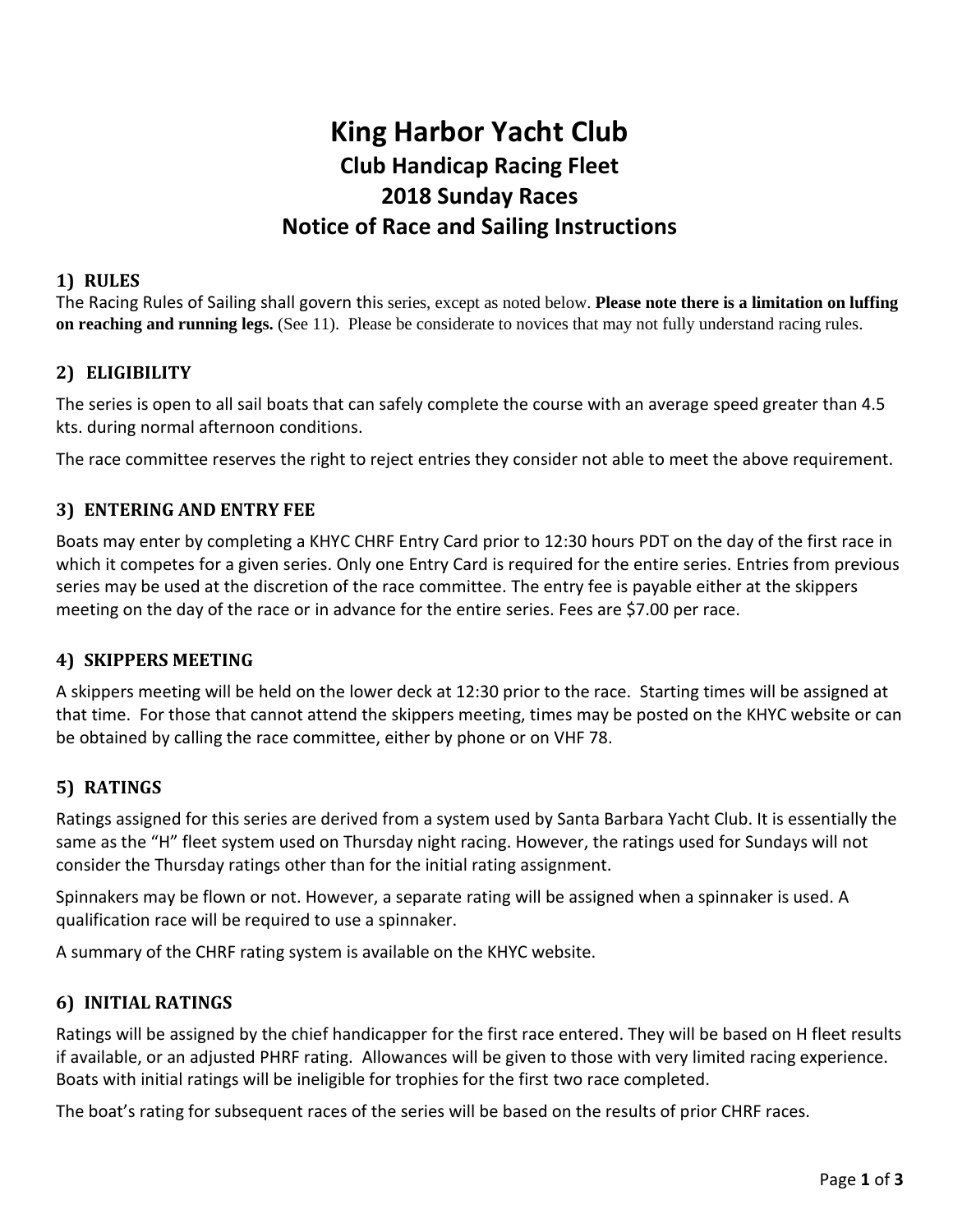## **7) SCHEDULE**

Races will be held Sunday afternoons of Jan. 28 Feb. 25, Mar. 18, April 22, May 20, June 24, July 8, Aug. 19, Sept. 23, Oct 14, Nov. 18, and Dec 2.

Changes to the schedule will be announced by email, and/or the KHYC website.

# **8) CLASSES**

All boats will be ranked in order of their finish, and eligible for overall trophies.

There will be a separate class for boats that are skippered and helmed by a female. They will be eligible for a class trophy, as well as, an overall trophy.

# **9) STARTS**

This series will employ an inverted starting sequence with starting times assigned be the race committee. These times along with course that will be sailed will be provided at the skippers meeting. The first start will be approximately 14:00.

Skippers will be responsible for starting at the proper time as synchronized to GPS or Atomic Clock time. The race committee time piece will be available at the skippers meeting. (Note: cell phone times should be acceptable)

The starting line will be between the north west corner of the upper west deck and T mark (or temporary mark). It is requested that boats avoid sailing through the start line prior to starting in order to avoid false start times.

 Boats must start immediately after their assigned starting time on starboard tack. After their starting time, boats must not interfere with others preparing to start.

The race committee will attempt to notify anyone the starts prematurely by VHF channel 78. However, the skipper is ultimately responsible for a proper start.

Yachts not starting properly will be ineligible for a trophy, but their elapsed time will be used for calculating future handicaps

## **10) COURSES**

The course to be sailed will be given at the skippers meeting.

Boats retiring from the race must advise the Race Committee without delay, either on Ch-78 VHF, KHYC (310) 376-2459, or cell phone number provided at the skippers meeting (normally 310-938-3322).

## **11) LIMITATIONS ON LUFFING**

**Boats sailing on reaching or running legs shall not sail above their proper course when being passed by a faster boat.** This rule doesn't apply when rounding marks or when beating to weather.

## **12) FINISH**

The finish line shall be between **T** mark and the patio on the west side of the upper deck of the KHYC